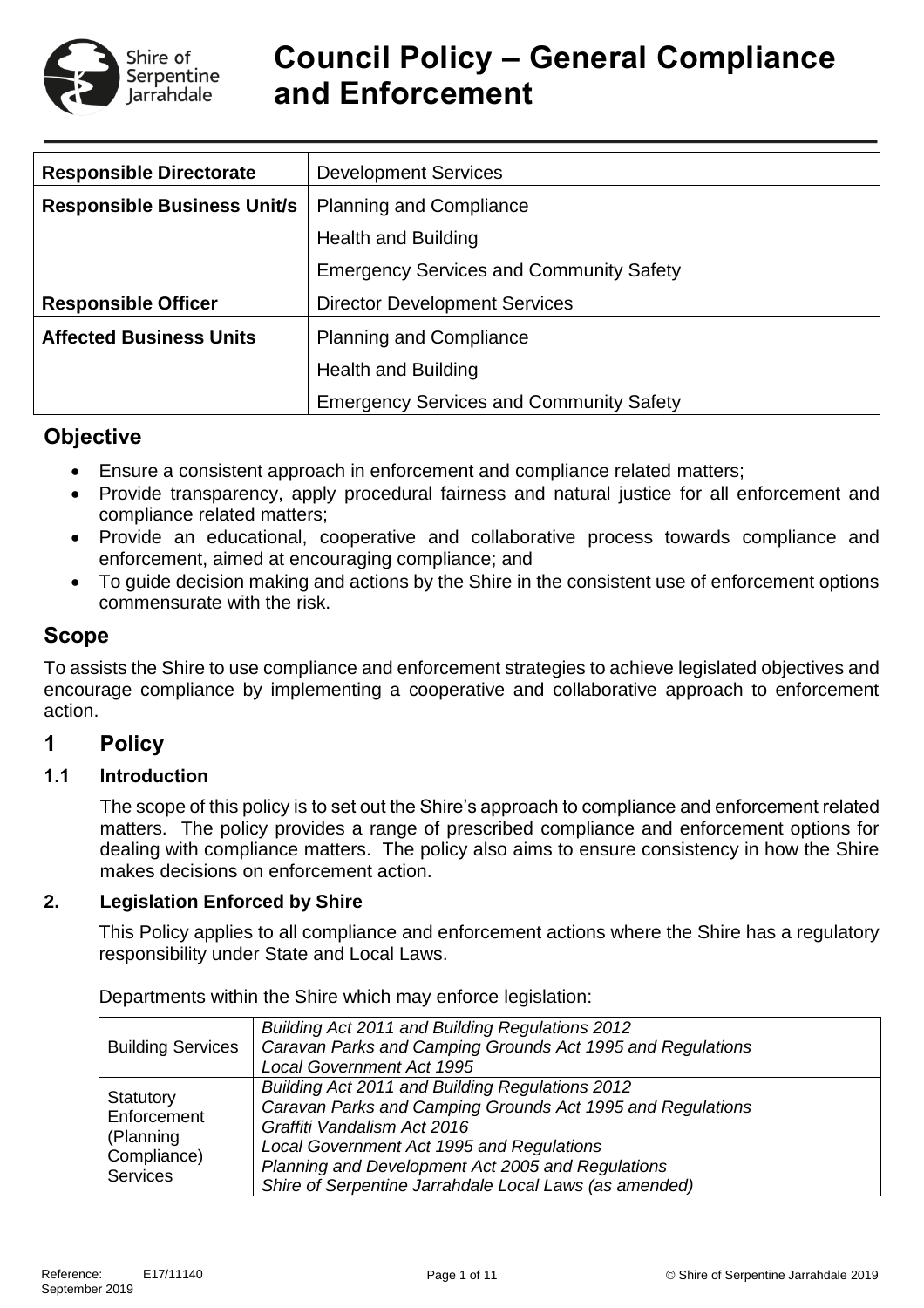

# **Council Policy – General Compliance and Enforcement**

| Environmental<br><b>Health Services</b>                | Caravan Parks and Camping Grounds Act 1995 and Regulations<br>Environmental Protection Act 1986 (Public Health component only)<br>Environmental Protection (Noise) Regulations 1997<br>Environmental Protection (Unauthorised Discharge) Regulations 2004<br>Food Act 2008 and Regulations<br>Health (Miscellaneous Provisions) Act 1911<br>Local Government Act 1995 and Regulations<br>Public Health Act 2016 and Regulations<br>Shire of Serpentine Jarrahdale Local Laws (as amended)                                                                                                                     |
|--------------------------------------------------------|---------------------------------------------------------------------------------------------------------------------------------------------------------------------------------------------------------------------------------------------------------------------------------------------------------------------------------------------------------------------------------------------------------------------------------------------------------------------------------------------------------------------------------------------------------------------------------------------------------------|
| Engineering<br><b>Services</b>                         | Local Government Act 1995 and Regulations<br>Planning and Development Act 2005<br>Shire of Serpentine Jarrahdale Local Laws (as amended)                                                                                                                                                                                                                                                                                                                                                                                                                                                                      |
| <b>Ranger Services</b>                                 | <b>Bushfires Act 1954 and Regulations</b><br>Cat Act 2011 and Regulations<br>Control of Vehicles (Off Road Areas) Act 1978 and Regulations<br>Dog Act 1976 and Regulations<br>Graffiti Vandalism Act 2016<br>Litter Act 1979 and Regulations<br>Local Government Act 1995 and Regulations<br>Local Government (Miscellaneous Provisions) Act 1960<br>Shire of Serpentine Jarrahdale Local Laws (as amended)<br>Local Government (Administration) Regulations 1996<br>Local Government (Parking for People with Disabilities) Regulations 2014<br>Local Government (Uniform Local Provisions) Regulations 2014 |
| Emergency<br><b>Services</b>                           | <b>Bush Fires Act 1954 and Regulations</b><br><b>Bush Fires (Infringements) Regulations 1978</b><br><b>Emergency Management Act 2005 and Regulations</b><br>Local Government Act 1995 and Regulations                                                                                                                                                                                                                                                                                                                                                                                                         |
| Environmental<br>and Sustainability<br><b>Services</b> | Cemetery Act 1986<br>Planning and Development Act 2005<br>Shire of Serpentine Jarrahdale Local Laws (as amended)                                                                                                                                                                                                                                                                                                                                                                                                                                                                                              |

#### **3. Lodging a complaint**

Where a complaint relates to a breach in legislation, for which the Shire is responsible for administrating the complaint shall be made in writing and include:

- (a) name and address, telephone number, and email address of the complainant;
- (b) address of the offending property; and
- (c) details of the alleged offence.

The Shire may consider verbal complaints received on a case by case basis and in accordance with the Compliance and Enforcement Matrix (Appendix 1).

The Shire will endeavour to keep complaints confidential however the Shire notes that Freedom of Information applications may be made in accordance with the *Freedom of Information Act 1992* and will be assessed based on their individual merits.

#### **4. Principles of Compliance and Enforcement Action**

The Shire is required to administer its statutory responsibilities under the applicable legislation in a transparent and fair manner in the interest of public health, safety, and amenity. Each compliance investigation undertaken by the Shire will be assessed on a case-by-case basis, and actioned according to the Compliance and Enforcement Matrix (included as an appendix) for each business unit area.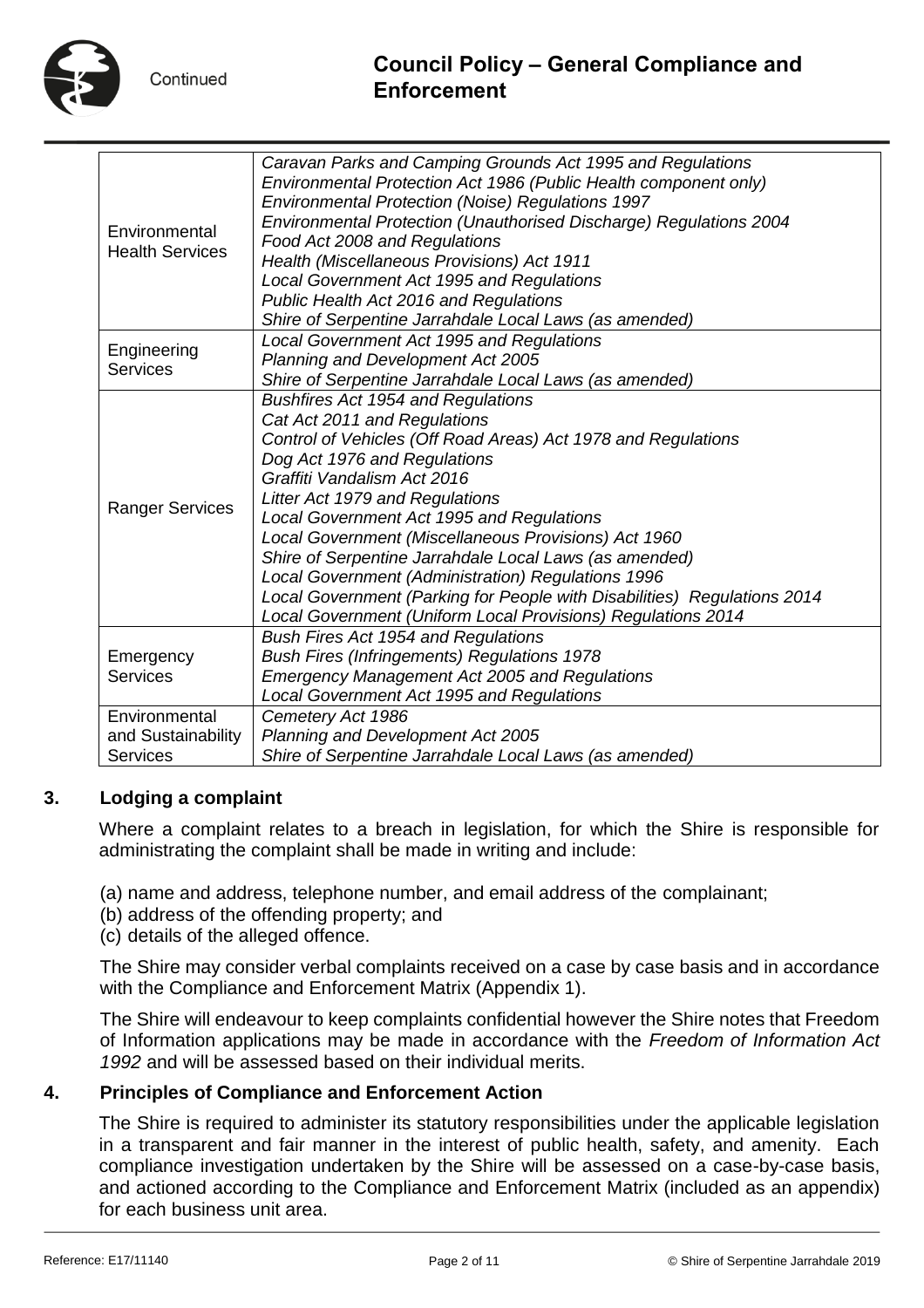

The Compliance and Enforcement Matrix is used as a guide only and an offence category can be reviewed during the investigation process.

## **5. Community engagement**

- Information available on Shire website in relation to compliance requirements;
- Update compliance Policy and Procedures; and
- Working with residents, ratepayers, stakeholders and businesses to encourage compliance with relevant laws, regulations and policies.

#### **6. Process of investigation**

- Review internal and external databases;
- Conduct site visits to ascertain if there are any issues and provide time frames to achieve compliance;
- Provide extensions to time frames to achieve compliance where reasonably required; and
- Conduct Form 2/Notice of Determination approval and refusal audits for planning applications received.

#### **7. Enforcement options**

- (a) No enforcement action taken;
- (b) Referral to an external agency or relevant authority;
- (c) Requests for retrospective development approvals (if applicable) or removal of unauthorised developments in accordance with relevant legislation and Town Planning Scheme;
- (d) Infringement notices issued under relevant legislation;
- (e) Direction notices;
- (f) Orders and notices issued under relevant legislation; or
- (g) Prosecution action; or
- (h) A combination of the above.

#### **8. Offence Categories**

Where an investigation is undertaken and it is considered that there is sufficient evidence, the Shire will take the appropriate enforcement action based on the specific circumstances of each individual case, and based on the following offence categories:

**Minor**: A minor offence is a breach of legislation, which has a minimal impact on the community, a person or the environment. The breach may be able to be resolved in a relatively short timeframe without any further impact on the community or the environment once compliance has been reached.

**Moderate**: A moderate offence is a breach of legislation that may initially have minimal impact on the community, life, critical infrastructure, property, or the environment but if allowed to continue the impact may have a major or more significant impact on the community. The breach may initially be able to be resolved with an infringement, directions notice or order under relevant legislation.

**Major**: A major offence is a breach of legislation that significantly affects or risks the health and safety of the community, life, critical infrastructure, property, or the environment. It may also be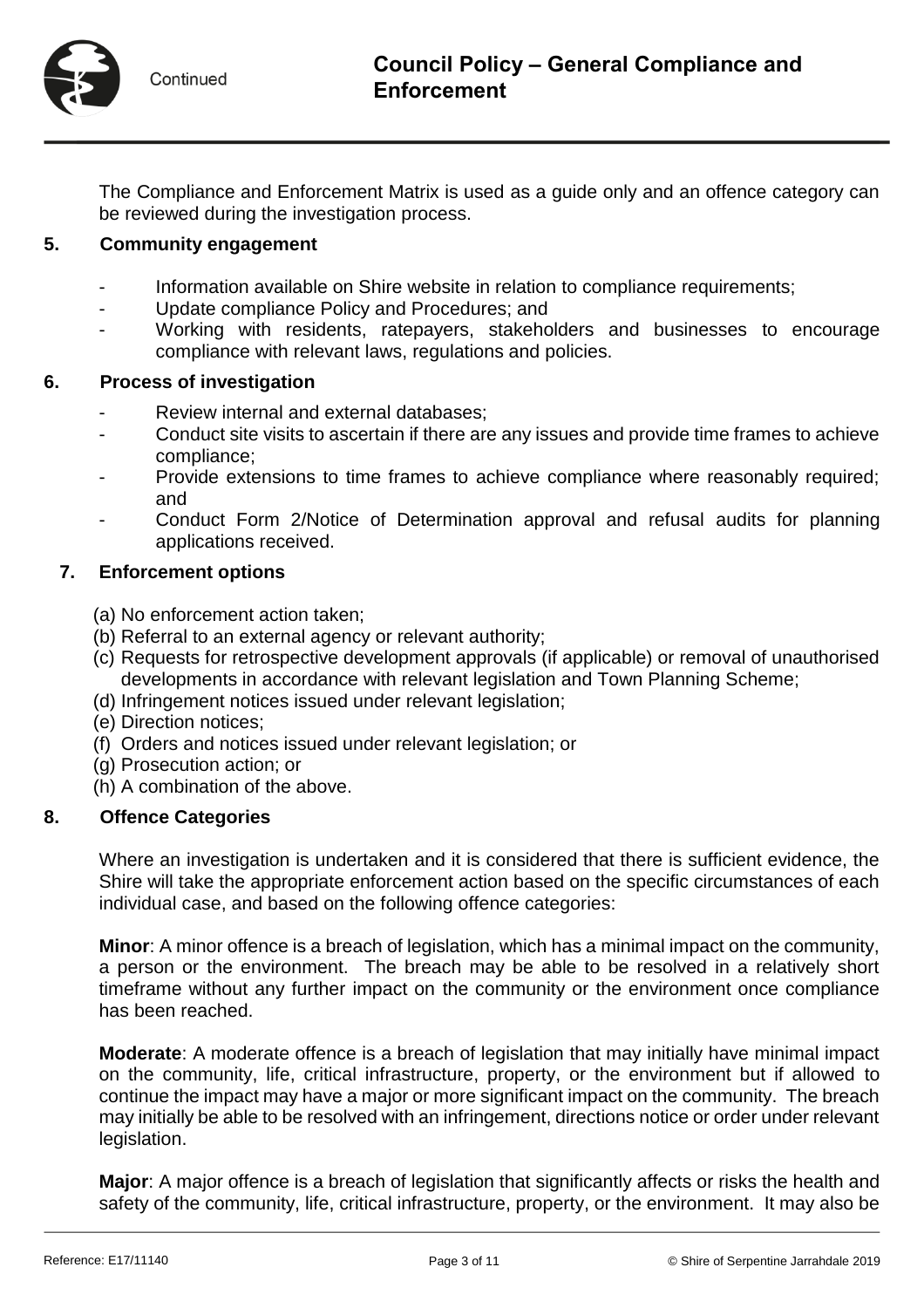

a case whether the issue cannot be resolved in a relatively short timeframe or where the alleged offender is not willing to cooperate or negotiate in order to achieve compliance and which may lead to a prosecution action.

The offence category is subject to review during the investigation process.

The Shire further notes that the enforcement actions contained in the above definitions are not exhaustive to each particular definition.

#### **9. Compliance Investigations**

#### **9.1 Investigation of complaints (Reactive Compliance)**

Complaints will be prioritised for investigation based upon the offence category set out in clause 8 of this policy.

Decisions on enforcement action may have regard to any or all of the following considerations:

- (a) whether there has been a failure to comply with any request, direction or notice given by the Shire;
- (b) recommendations made at the Development Assessment Unit;
- (c) whether the breach or offence was committed wilfully or unknowingly;
- (d) any mitigating or aggravating circumstances (including vexatious complainants);
- (e) any demonstrated history of non-compliance;
- (f) the length of time since the incident (including statutory time frames);
- (g) the potential short and long-term consequences of non-compliance; and
- (h) legal precedents.

The Shire may take no enforcement action after an investigation where:

- (a) having considered the nature of the non-compliance, an educative approach to preventing the matter from continuing or reoccurring is considered most appropriate;
- (b) there is insufficient evidence to prove non-compliance after reasonable attempts have been made by the Shire to investigate the matter;
- (c) the individual or entity has discontinued or removed the unauthorised development or has obtained the relevant approval(s);
- (d) having regard for the capacity of the owner or occupier of the land, it is determined that an alternative approach to achieving compliance is more appropriate; and
- (e) the matter is considered trivial in nature, or would be an unreasonable use of the Shire's resources.

The Shire understands that some complaints received in relation to compliance issues may be the result of neighbourhood disputes. The Shire may discontinue an investigation of a complaint where it can be reasonably ascertained that the complaint is unsubstantiated or pertains to a civil matter. The Shire will not provide advice in relation to civil matters.

#### **9.2 Audits, patrols, and checks (Proactive Compliance)**

The Shire may carry out proactive compliance in the following manner:

- (a) carry out audits of Form 2 planning approvals and refusals;
- (b) carry out yearly audits of extractive industry licencing and conditions;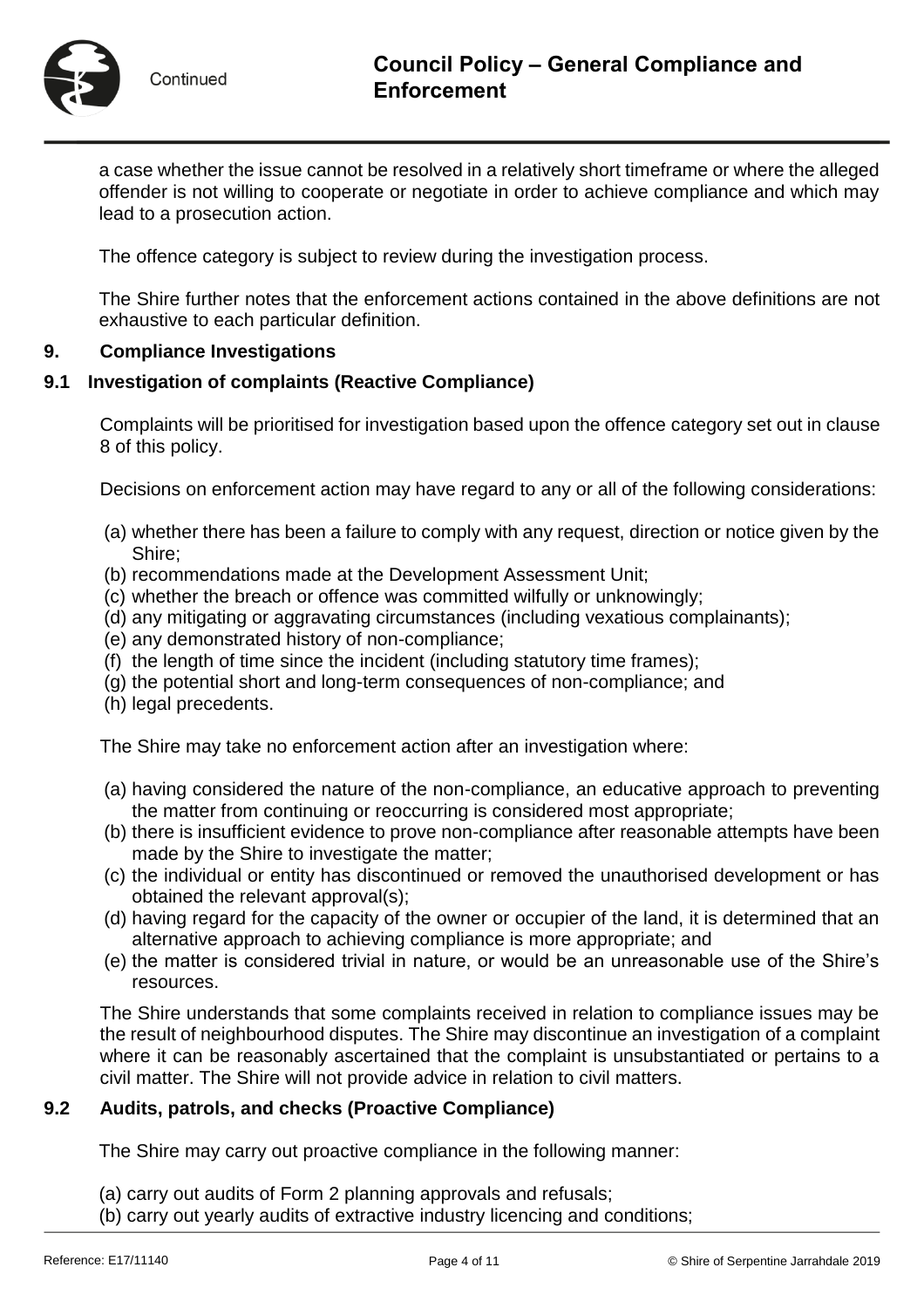

- (c) investigate compliance issues observed by Shire officers during the course of daily work related activities; and
- (d) conduct proactive compliance through an annual work program.

#### **9.3 Conclusion of an investigation**

At the conclusion of an investigation, Shire officers shall use the most appropriate action based on this policy in conjunction with the Compliance and Enforcement Matrix.

Complainants will be advised in writing of the outcome of the investigation (subject to confidentiality requirements) and the compliance matter closed.

#### **10. Acting in default of Notices or Orders**

The Shire may undertake works as specified in the notice or order to restore the land as nearly as practicable to its condition immediately before the development started or execute that work as it directed that person. The Shire may be entitled to recover its expenses in a court of competent jurisdiction.

#### **11. Prosecution Actions**

#### **11.1 Initiation of proceedings**

The Shire may determine to instigate prosecution proceedings under an Act, Regulation or Local Law where the Shire considers that the offence warrants such action.

The Shire may consider the following when determining whether to initiate prosecution proceedings:

- (a) the seriousness and nature of the offence;
- (b) legal advice received by the Shire;
- (c) any evidence of contempt or disregard for the law;
- (d) any public health or safety impacts resulting from the offence; and
- (e) whether the prosecution is in the public interest.

#### **11.2 Withdrawal of prosecution proceedings**

The Shire may consider the following when determining whether to withdraw from prosecution proceedings:

- (a) legal advice received by the Shire; or
- (b) in the opinion of the Chief Executive Officer, an appropriate level of compliance has been achieved; or
- (c) an error of law or fact; or
- (d) the owner or occupier of the land is deceased or cannot be located.

#### **11.3 Appeal of infringements, notices or orders**

In the event that an infringement, notice or order is appealed in accordance with the relevant legislation, the Shire may be required to substantiate its actions to a court or tribunal. This may result in the infringement, notice or order being overturned, amended or subject to mediation.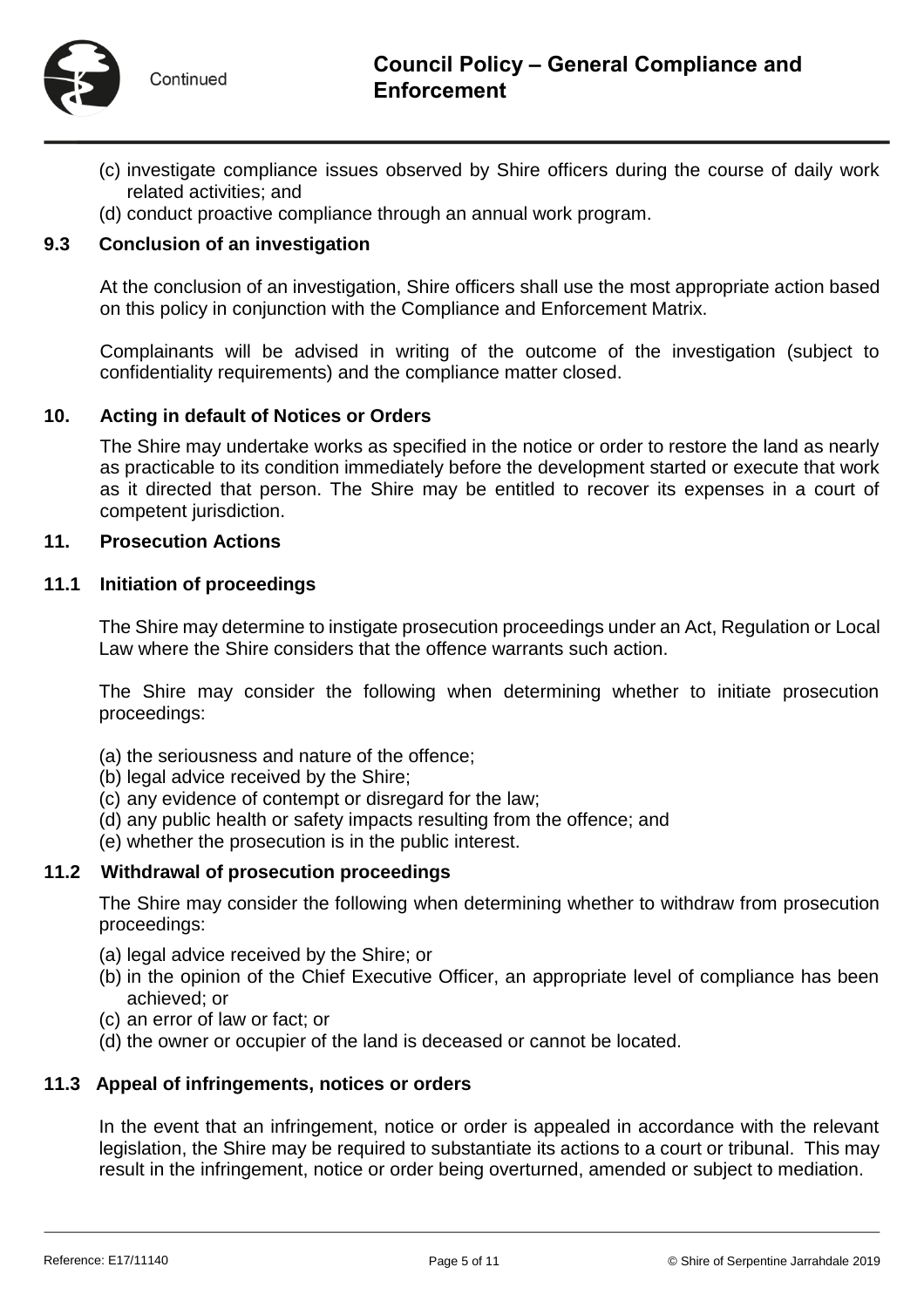## **12. Delegations**

Refer to Register of Delegations and Sub-delegations (as amended).

# **Definitions**

Not applicable

## **Relevant Policies/Council Documents**

Not applicable

# **Legislation/Local Law Requirements**

- *Building Act 2011 and Building Regulations 2012*
- *Bushfires Act 1954 and Regulations*
- *Caravan Parks and Camping Grounds Act 1995;*
- *Caravan Parks and Camping Grounds Regulations 1997*
- *Cat Act 2011 and Regulations*
- *Cemeteries Act 1986*
- *Control of Vehicles (Off Road Areas) Act 1978 and Regulations*
- *Dog Act 1976 and Regulations*
- *Emergency Management Act 2005 and Regulations*
- *Environmental Protection Act 1986 (Public Health component only)*
- *Environmental Protection (Noise) Regulations 1997*
- *Environmental Protection (Unauthorised Discharge) Regulations 2004*
- *Graffiti Vandalism Act 2016 and Regulations*
- *Food Act 2008 and Regulations*
- *Health (Miscellaneous Provisions) Act 1911*
- *Litter Act 1979 and Regulations*
- *Local Government Act 1995 and Regulations*
- *Local Government (Miscellaneous Provisions) Act 1960*
- *Planning and Development Act 2005 and Regulations*
- *Public Health Act 2016 and Regulations*

| <b>Office Use Only</b>      |                                                                    |            |                     |              |  |  |
|-----------------------------|--------------------------------------------------------------------|------------|---------------------|--------------|--|--|
| <b>Relevant Delegations</b> | Refer to Register of Delegations and Sub-delegations (as amended). |            |                     |              |  |  |
| <b>Council Adoption</b>     | <b>Date</b>                                                        | 22/05/2017 | <b>Resolution #</b> | OCM052/05/17 |  |  |
| <b>Reviewed/Modified</b>    | <b>Date</b>                                                        | 18/12/2017 | <b>Resolution #</b> | OCM179/12/17 |  |  |
| <b>Reviewed/Modified</b>    | <b>Date</b>                                                        | 16/09/2019 | <b>Resolution #</b> | OCM195/09/19 |  |  |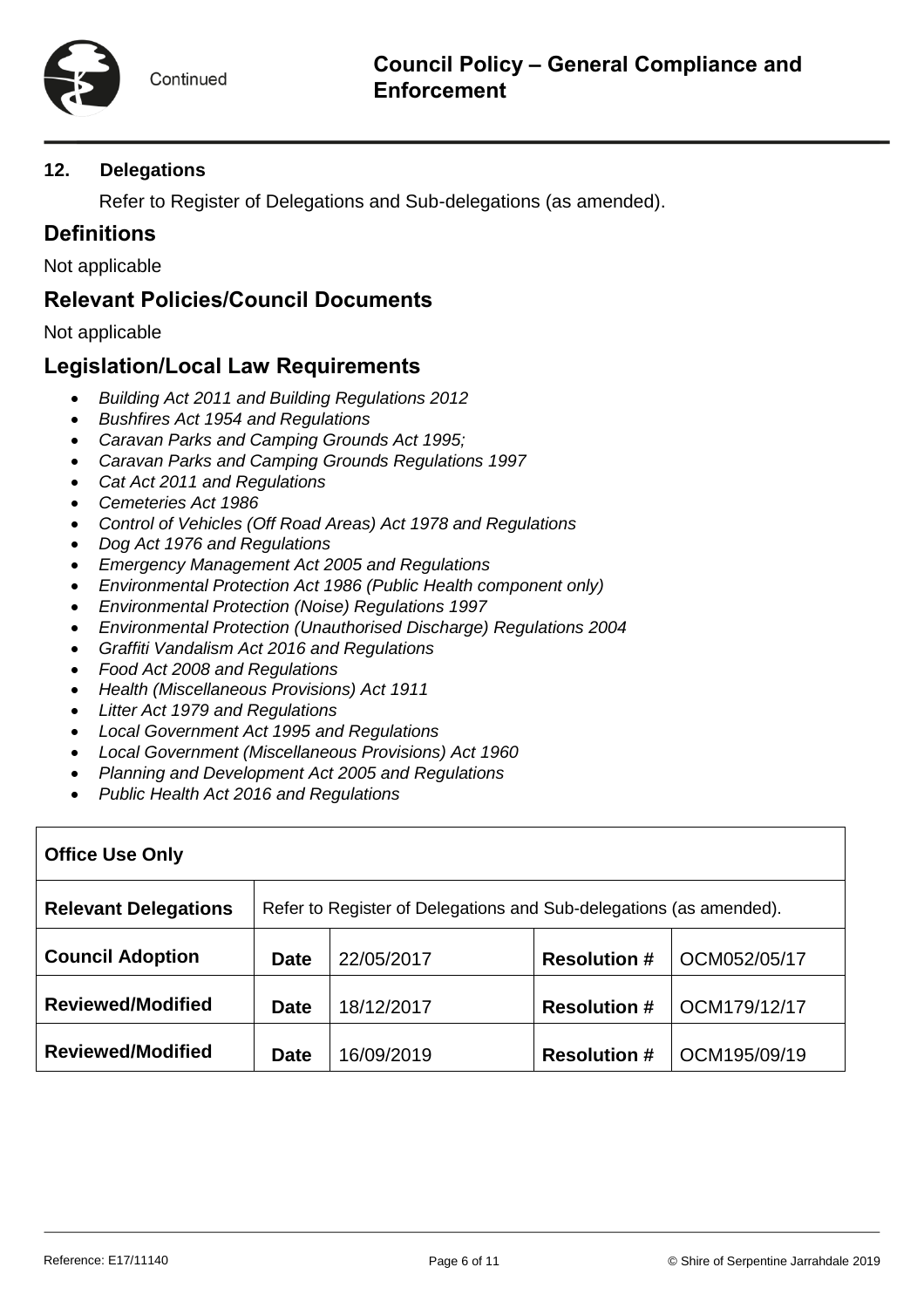## **Appendix 1**

## **Compliance Matrix – Building Services**

| <b>Offence Description</b>                                                       | <b>Statutory</b>        | <b>Offence Category</b> |                    |              |
|----------------------------------------------------------------------------------|-------------------------|-------------------------|--------------------|--------------|
|                                                                                  | <b>Authority</b>        | <b>Minor</b>            | <b>Moderate</b>    | <b>Major</b> |
| <b>Building Compliance</b>                                                       |                         |                         |                    |              |
| Unauthorised swimming pool or spa                                                | Building Act s9         |                         |                    | X            |
| <b>Authorised swimming</b><br>pool or spa - no                                   | Building Regs r50       |                         |                    | X            |
| security barrier                                                                 |                         |                         |                    |              |
| Non-compliant<br>pool<br>barrier<br>hinges,<br>windows                           | Building Regs r50       | $\mathsf{x}$            |                    |              |
| Non-compliant pool barrier - non-compliant                                       | Building Regs r50       |                         |                    | X            |
| barrier (height, gates swinging in wrong                                         |                         |                         |                    |              |
| direction, openings too large)                                                   |                         |                         |                    |              |
| <b>Unauthorised building work</b>                                                | Building Act s9,        |                         | X                  |              |
| <b>Unauthorised Demolition</b>                                                   | Building Act s10        |                         |                    | X            |
| <b>No Notice of Completion</b>                                                   | Building Act s33        | X                       |                    |              |
| Non-compliance<br><b>Building</b><br>applicable                                  | Building Act s37        |                         | $\mathsf{x}$       |              |
| <b>Standards - After completion</b>                                              |                         |                         |                    |              |
| Non-compliance<br><b>Building</b><br>applicable<br><b>Standards - Demolition</b> | Building Act s38        |                         | X                  |              |
| Occupying a building without Occupancy<br>permit                                 | Building Act s41        |                         | X                  |              |
| non-notification<br><b>Non-Display</b><br>of<br>or<br><b>Occupancy Permit</b>    | Building Act s42        | X                       |                    |              |
| Occupation use to comply with Occupancy<br>permit                                | Building Act s43        |                         | $\pmb{\chi}$       |              |
| <b>Occupancy permit - General Compliance</b>                                     | Building Act s44        |                         | X                  |              |
| <b>Encroachments outside of works land</b>                                       | Building Act s76        |                         |                    | X            |
| <b>Adverse</b><br>affect to other land<br>without                                | Building Act s77        |                         |                    | X            |
| consent                                                                          |                         |                         |                    |              |
| No protection Structure on or over land<br>without consent                       | Building Act s78        |                         | $\pmb{\chi}$       |              |
| Work not to affect party wall without                                            | <b>Building Act s79</b> |                         | $\pmb{\chi}$       |              |
| consent                                                                          |                         |                         |                    |              |
| Removal of dividing fence without consent                                        | Building Act s80        |                         | $\pmb{\mathsf{x}}$ |              |

**Major:** A major offence is a breach of legislation that significantly impacts or risks the health and safety of the community, a community member or the environment. It may also be a case whether the issue cannot be resolved in a relatively short timeframe or where the alleged offender is not willing to cooperate or negotiate to achieve compliance.

**Moderate:** A moderate offence is a breach of legislation that may initially have minimal impact on the community, community member, or the environment but if allowed to continue the impact may have a major or more significant impact on the community. The breach may initially be able to be resolved with a warning or an infringement, however, if allowed to continue could escalate into a major breach which may require issuing notice or prosecution action.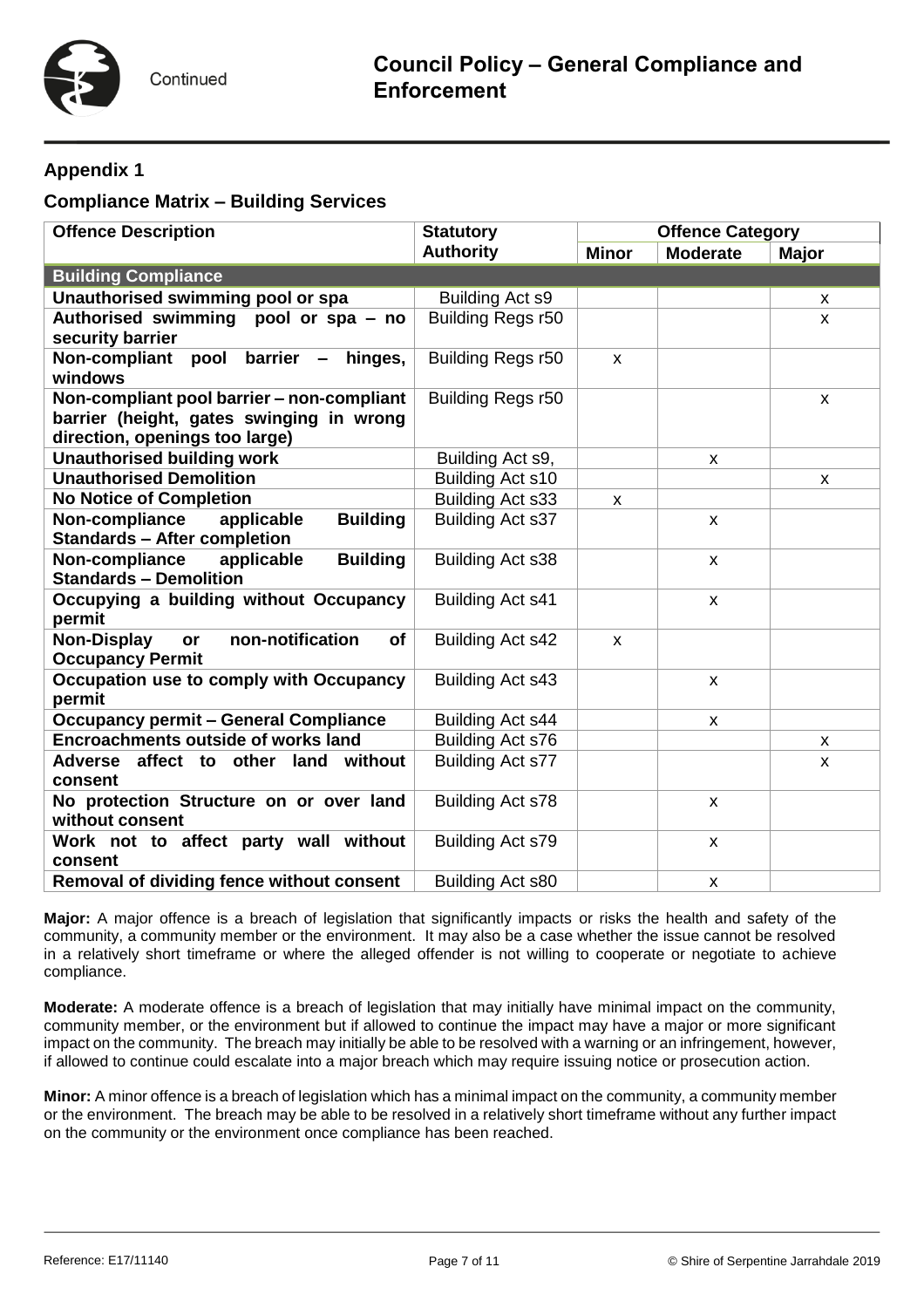

#### **Compliance Matrix – Engineering Services**

| <b>Offence Description</b>                 | <b>Statutory</b> | <b>Offence Category</b> |                 |              |
|--------------------------------------------|------------------|-------------------------|-----------------|--------------|
|                                            | <b>Authority</b> | <b>Minor</b>            | <b>Moderate</b> | <b>Major</b> |
| <b>Local Government Act 1995</b>           |                  |                         |                 |              |
| Unauthorised works within road reserve/POS | Schedule 9.1 (8) |                         | X               |              |
| Damage public Infrastructure               | Schedule 9.1 (8) |                         | X               |              |
| Discharge stormwater into public land/Road | Schedule<br>9.1  |                         | X               |              |
|                                            | (10)             |                         |                 |              |
| Wind erosion or sand drift                 | 9.1<br>Schedule  |                         | X               |              |
|                                            | (12)             |                         |                 |              |
| <b>Cemeteries Local Law 2005</b>           |                  |                         |                 |              |
| <b>Excessive Speed</b>                     | Clause 5.4       |                         | X               |              |
| Unauthorised use - driving of vehicles     | Clause 5.4       | X                       |                 |              |
| Placing of rubbish and surplus materials   | Clause 7.3       | X                       |                 |              |
| Leaving uncompleted works in an untidy or  | Clause 7.7       | X                       |                 |              |
| unsafe condition                           |                  |                         |                 |              |
| Animal at large                            | Clause 8.1       |                         | X               |              |
| Dumping of rubbish                         | Clause 8.5       | X                       |                 |              |
| Unauthorised advertising and or trading    | Clause 8.6       | X                       |                 |              |
| Disobeying sign or lawful direction        | Clause 8.7       | X                       |                 |              |

**Major:** A major offence is a breach of legislation that significantly impacts or risks the health and safety of the community, a community member or the environment. It may also be a case whether the issue cannot be resolved in a relatively short timeframe or where the alleged offender is not willing to cooperate or negotiate to achieve compliance.

**Moderate:** A moderate offence is a breach of legislation that may initially have minimal impact on the community, community member, or the environment but if allowed to continue the impact may have a major or more significant impact on the community. The breach may initially be able to be resolved with a warning or an infringement, however, if allowed to continue could escalate into a major breach which may require issuing notice or prosecution action.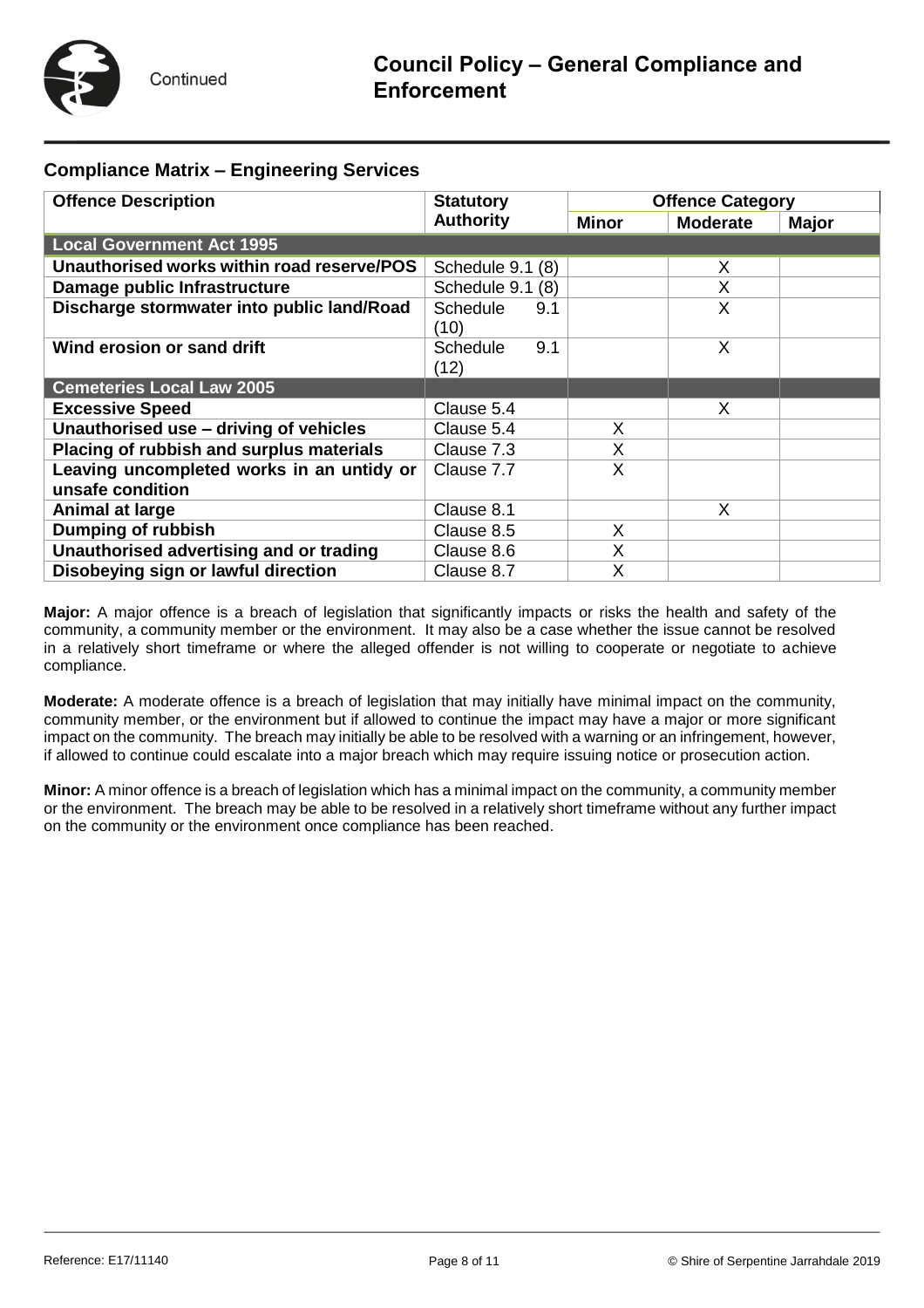

#### **Compliance Matrix – Planning Compliance Services**

| <b>Offence Description</b>                       | <b>Statutory</b> | <b>Offence Category</b> |                 |       |  |
|--------------------------------------------------|------------------|-------------------------|-----------------|-------|--|
|                                                  | <b>Authority</b> | <b>Minor</b>            | <b>Moderate</b> | Major |  |
| <b>Development Compliance</b>                    |                  |                         |                 |       |  |
| <b>Unauthorised Tree Clearing</b>                | TPS <sub>2</sub> |                         | X.              |       |  |
| <b>Unauthorised Land Use</b>                     |                  |                         | $\mathsf{X}$    |       |  |
| <b>Unauthorised Development - Structures</b>     | TPS <sub>2</sub> | X                       |                 |       |  |
| <b>Unauthorised Development - Sea Containers</b> | TPS <sub>2</sub> |                         | X               |       |  |
| <b>Unauthorised Commercial Vehicles</b>          | TPS <sub>2</sub> | X                       |                 |       |  |
| <b>Unauthorised Transport Depot</b>              | TPS <sub>2</sub> |                         | X               |       |  |
| <b>Unauthorised Fill/Excavation</b>              | TPS <sub>2</sub> |                         | $\mathsf{X}$    |       |  |
| <b>Unauthorised Home Business</b>                | TPS <sub>2</sub> | X                       |                 |       |  |
| <b>Breach Form 2 Conditions</b>                  |                  |                         | X               |       |  |
| <b>Unauthorised Signage</b>                      |                  | X                       |                 |       |  |
| <b>Extractive Industries:</b>                    |                  |                         |                 |       |  |
| No Approval<br>$\bullet$                         | Extractive       |                         |                 | X     |  |
|                                                  | Industries Local |                         |                 |       |  |
|                                                  | Law              |                         |                 |       |  |
| <b>Breach of conditions minor</b>                | Extractive       | $\mathsf{X}$            |                 |       |  |
|                                                  | Industries Local |                         |                 |       |  |
|                                                  | Law              |                         |                 |       |  |
| <b>Breach of conditions major</b><br>$\bullet$   | Extractive       |                         |                 | X     |  |
|                                                  | Industries Local |                         |                 |       |  |
|                                                  | Law              |                         |                 |       |  |
| Unauthorised land use - horses                   | TPS <sub>2</sub> | Χ                       |                 |       |  |
| Unauthorised home occupation                     | TPS <sub>2</sub> | X                       |                 |       |  |

**Major:** A major offence is a breach of legislation that significantly impacts or risks the health and safety of the community, life, critical infrastructure, property, or the environment. It may also be a case whether the issue cannot be resolved in a relatively short timeframe or where the alleged offender is not willing to cooperate or negotiate to achieve compliance.

**Moderate:** A moderate offence is a breach of legislation that may initially have minimal impact on the community, life, critical infrastructure, property, or the environment but if allowed to continue the impact may have a major or more significant impact on the community. The breach may initially be able to be resolved with a warning or an infringement, however, if allowed to continue could escalate into a major breach which may require issuing a directions notice or prosecution action.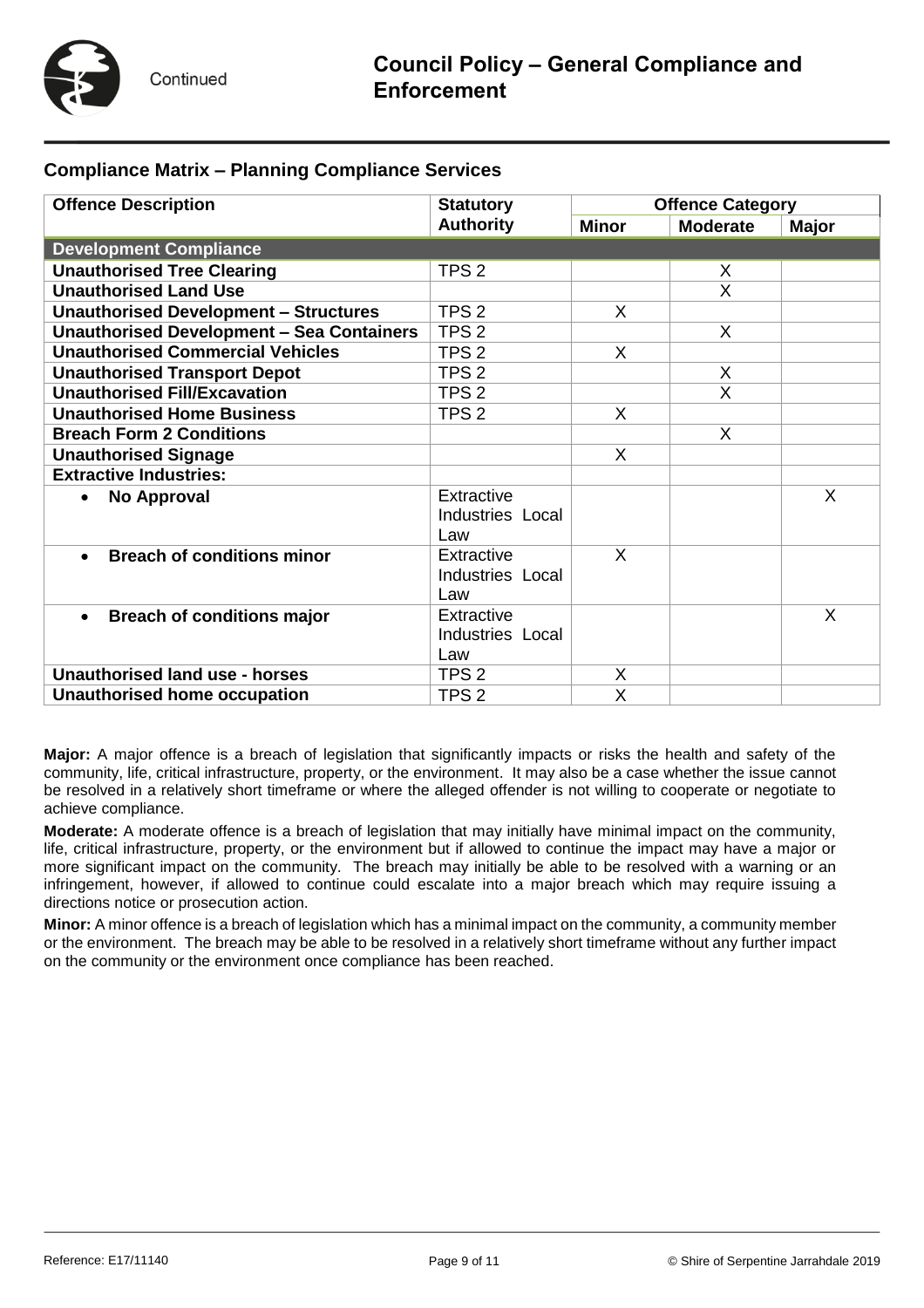

# **Compliance Matrix – Ranger Services**

| <b>Offence Description</b>                                           | <b>Statutory</b><br><b>Authority</b> | <b>Offence Category</b> |                 |              |  |
|----------------------------------------------------------------------|--------------------------------------|-------------------------|-----------------|--------------|--|
|                                                                      |                                      | <b>Minor</b>            | <b>Moderate</b> | <b>Major</b> |  |
| <b>Ranger Services</b>                                               |                                      |                         |                 |              |  |
| <b>Unregistered Dog</b>                                              | Dog Act S7(1)                        | X                       |                 |              |  |
| <b>Unregistered Cat</b>                                              | Cat Act S5(1)                        | $\mathsf{X}$            |                 |              |  |
| <b>Wandering Dogs - Private Property (Dog in</b>                     | Dog Act S33A(3)                      |                         | $\sf X$         |              |  |
| a place without Consent)                                             |                                      |                         |                 |              |  |
| Wandering Dogs - Public (Dog not held or                             | Dog Act S31(3)                       |                         | X               |              |  |
| tethered in public place)                                            |                                      |                         |                 |              |  |
| Dog Attack - Causing Physical Injury                                 | Dog Act S33D(1)                      |                         |                 | X            |  |
| Dog Attack - Causing No Physical Injury                              | Dog<br>Act                           |                         | $\mathsf{X}$    |              |  |
|                                                                      | S33D(2A)                             |                         |                 |              |  |
| Restricted Breed or Declared Dangerous                               | Dog Act S33E                         |                         |                 | X            |  |
| Dog Offences                                                         |                                      |                         |                 |              |  |
| Dog Causing a Nuisance by Barking                                    | Dog Act S38(5)                       |                         | $\mathsf{X}$    |              |  |
| <b>Collection</b><br>Vet<br><b>of</b><br><b>Stray</b><br><b>Dogs</b> | Local                                | $\times$                |                 |              |  |
| <b>Establishments</b>                                                | Government Act                       |                         |                 |              |  |
| <b>Collection of Stray Dogs - Community</b>                          | Dog Act S29                          | Χ                       |                 |              |  |
| <b>Collection</b><br><b>of</b><br><b>Stray</b><br>Cats<br>Vet        | Local                                | $\overline{\mathsf{x}}$ |                 |              |  |
| <b>Establishments</b>                                                | Government Act                       |                         |                 |              |  |
| <b>Collection of Stray Cats - Community</b>                          | Cat Act S27                          | $\mathsf{X}$            |                 |              |  |
| <b>Parking Control - School Parking</b>                              | Parking<br>Local                     |                         | $\sf X$         |              |  |
|                                                                      | Law                                  |                         |                 |              |  |
| <b>Parking Control - Illegal General Parking</b>                     | Parking<br>Local                     | X                       |                 |              |  |
|                                                                      | Law                                  |                         |                 |              |  |
| <b>Parking Control - Obstruction</b>                                 | Parking<br>Local                     |                         | X               |              |  |
|                                                                      | Law                                  |                         |                 |              |  |
| <b>Livestock - Wandering at Large</b>                                | <b>LG Miscellaneous</b>              |                         |                 | X            |  |
|                                                                      | Provisions Act &                     |                         |                 |              |  |
|                                                                      | Local Law                            |                         |                 |              |  |
| <b>Livestock - Trespassing</b>                                       | <b>LG Miscellaneous</b>              |                         | $\mathsf{X}$    |              |  |
|                                                                      | <b>Provisions Act</b>                |                         |                 |              |  |
| <b>Abandoned Vehicles - General</b>                                  | Local                                | X                       |                 |              |  |
|                                                                      | <b>Government Act</b>                |                         |                 |              |  |
| <b>Abandoned Vehicles - Obstructing</b>                              | Local                                |                         | X               |              |  |
|                                                                      | Government Act                       |                         |                 |              |  |
| <b>Litter - Building Development Sites</b>                           | <b>Litter Act</b>                    |                         | X               |              |  |
| <b>Litter - Illegal Dumping</b>                                      | <b>Litter Act</b>                    |                         | $\overline{X}$  |              |  |
| Litter - Household Rubbish                                           | <b>Litter Act</b>                    | X                       |                 |              |  |
| <b>Signage - Builders Signs</b>                                      | Signs Local Law                      | X                       |                 |              |  |
| <b>Signage - Advertising Signs</b>                                   | Signs Local Law                      | Χ                       |                 |              |  |
| Signage - Nuisance signs                                             | <b>Litter Act</b>                    | $\overline{X}$          |                 |              |  |
| <b>Unsightly Properties</b>                                          | Local Law                            | Χ                       |                 |              |  |
| <b>Illegal Camping</b>                                               | Local                                | $\overline{\mathsf{x}}$ |                 |              |  |
|                                                                      | Government Act                       |                         |                 |              |  |
| <b>Registration Enquiries</b>                                        | Dog & Cat Act's                      | X                       |                 |              |  |
| <b>Pound Transfer</b>                                                | Local                                | $\mathsf{X}$            |                 |              |  |
|                                                                      | Government Act,                      |                         |                 |              |  |
|                                                                      | Dog Act, Cat Act                     |                         |                 |              |  |